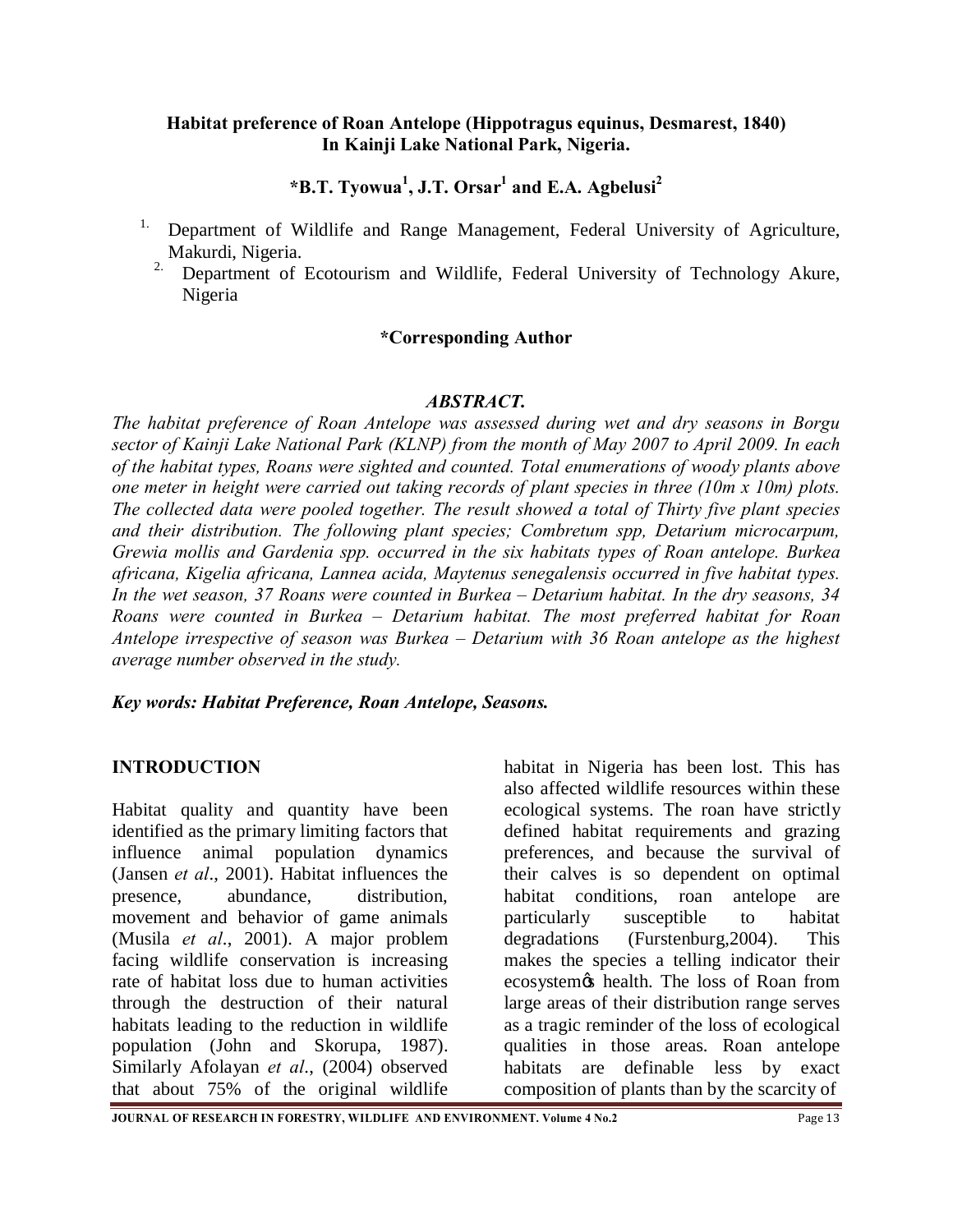other herbivores. Even within very diverse communities of herbivores, roan prefers localities in which there are few competitors and carnivores. In many areas they have distinct wet and dry season ranges, dispersing in the former and concentrating in the latter (Skinner, 2005). Areas of a few square kilometers are grazed intensively for weeks or even months but overall ranges in South Africa have been estimated at 60  $\acute{o}$  $120 \text{ km}^2$  (Young, 1992). In Tanzania, a herd of 14 animals was seen to inhabit an area of  $12km^2$  over a period of 17 years. Institute of Applied Ecology (1998) reported that roan inhabit lightly wooded country and grasslands throughout most of Central and West Africa; they also prefer wooded savanna to woodland which sprouts after burning in the kainji lake national park (Ayeni, 2006). The objective of the study was to determine the habitat preference of Roan antelope in Kainji Lake National Park.

# **MATERIALS AND METHODS Study Area:**

The study was conducted in Borgu sector of Kainji Lake National Park which covers an

area of  $3.970.02 \text{ km}^2$ . The park is located at the boundary between the Sudan and the Northern Guinea Savanna (Keay, 1959) and lies between latitude  $9^0$  40 and  $9^0$  23' N and longitude  $3^0$  40'and $5^0$  47'E (Fig.1). The Major vegetation types of the park includes: *Burkea africana – Detarium microcarpum* wooded savanna, *Isoberlinia tomentosa* woodland, *Diospyros mespiliformis* dry forest, *Terminalia macroptera* tree savanna, *Isoberlinia* savanna woodland, Riparian forest woodland and Oli river complex. The two major features of the climate of the park are the division into wet and dry seasons and the variability from year to year. The wet season extends from May to October. The mean annual rainfall varies from 1,100mm in the eastern part to 1,150mm in the West part. The lowest temperature of the park about  $12^0C$  occurs between December and January. The highest mean maximum temperature occurs during months of February, March and April and is about  $35^0C$  (Afolayan, 1978).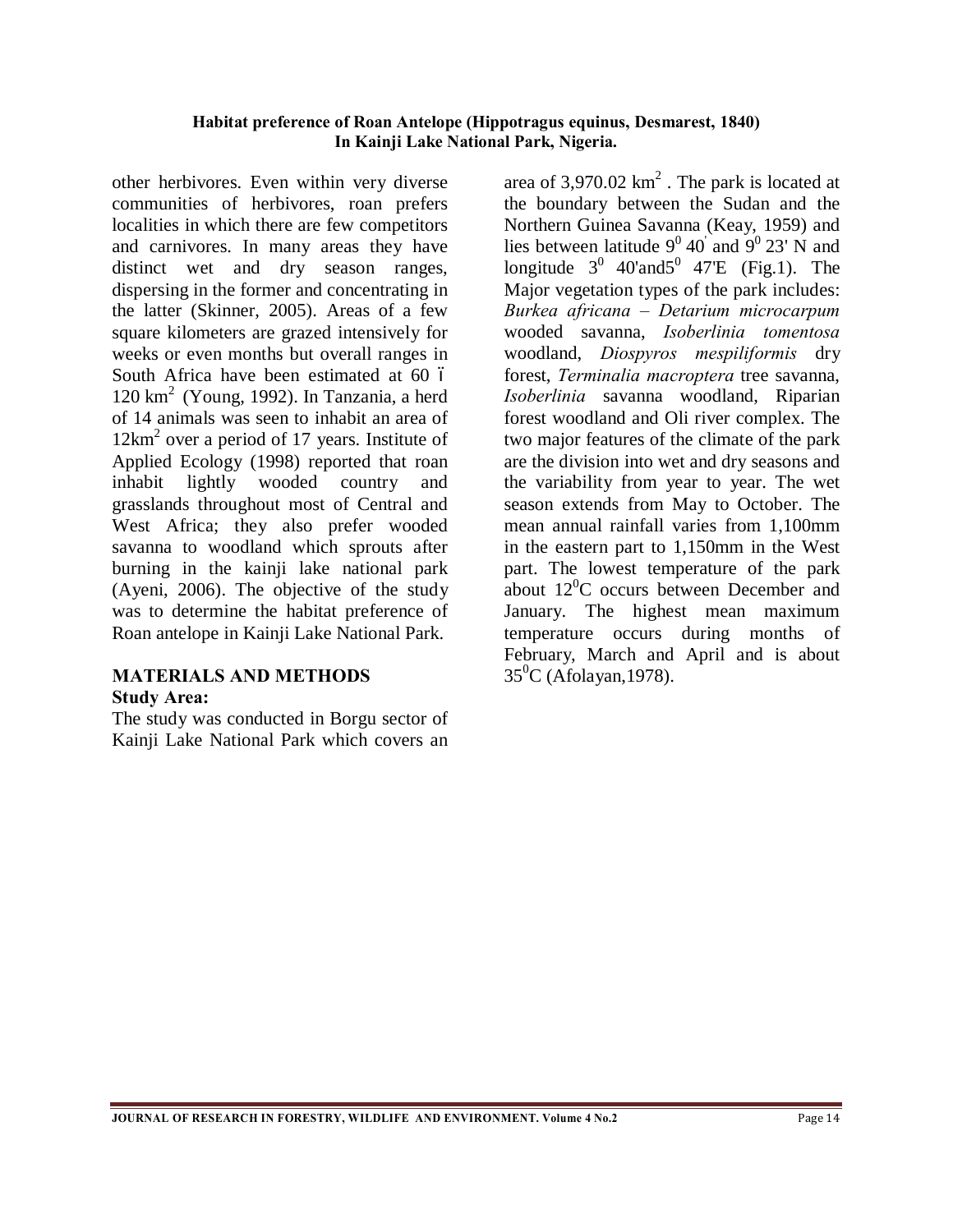

### *\*B.T. Tyowua<sup>1</sup>, J.T. Orsar<sup>1</sup> and E.A. Agbelusi<sup>2</sup>*



**Methods:** The study adopted a modified line transect count method by using Jeep tracks as

**JOURNAL OF RESEARCH IN FORESTRY, WILDLIFE AND ENVIRONMENT. Volume 4 No.2** Page 15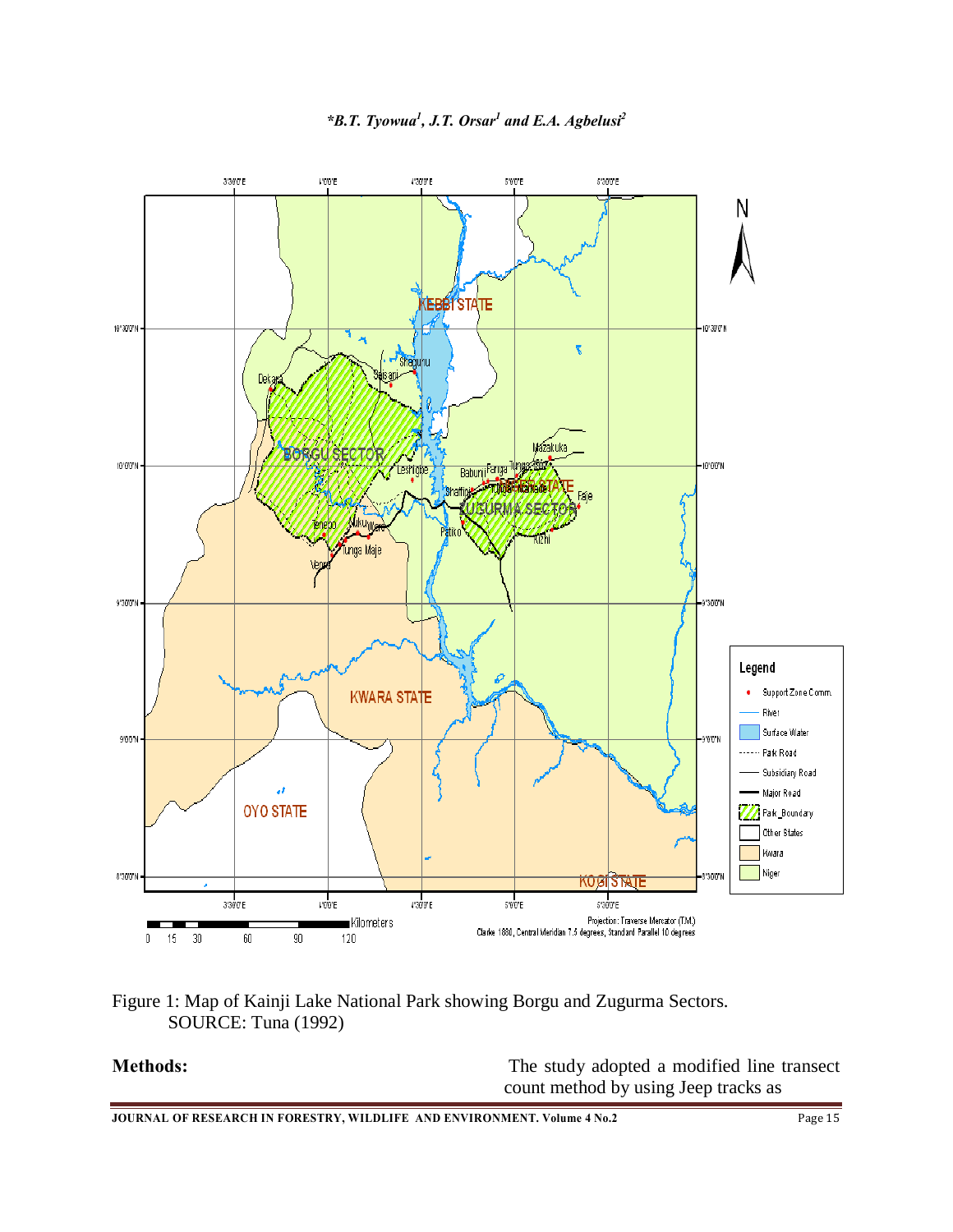transects. Ten transects were randomly selected and used for the survey. Observations were made on the population of Roan antelope from a Hilux pick up van. Binoculars were used to aid sightings at far distances of >100m. At each sighting, records were made of the habitat / vegetation types, number of individuals of Roans sighted and recorded in Wildlife census data sheet. Surveys were made between  $07.00$  hrs  $6$  11.00 hrs and 16.00 hrs – 18.00 hrs GMT daily for 120 days for 840 hrs from May 2007 ó April 2009, thus spanning two wet seasons  $(May \text{ ó October})$ and two dry seasons (November 6 April). Within each of the habitat type in which Roans were sighted and counted; total enumeration of woody plants above a meter in height were carried out taking records of plant species in three (10m x 10m ) plots.

# **Data Analysis:**

Data collected were pooled together and analyzed using simple descriptive statistics and presented in Bar diagram and Table.

# **RESULTS**

Six Roan habitat types were recorded in the study with Thirty five plant species and their distribution (Table1.) The following plant species; *Combretum spp, Detarium microcarpum*, *Grewia mollis* and *Gardenia spp,* occurred in all the six habitats. *Burkea* 

*africana*, *Kigelia africana, Lannea acida, Maytenus senegalensis* were present in five habitat types. The result further showed twenty two, seventeen, Nineteen, twenty three, twenty and twenty three species occurring in the six habitats : *Afzelia africana* (A), *Burkea – Detarium* (B), *Terminalia* (c), *Oli river complex* (D),*Isoberlinia* (E) and Riparian forest (F) respectively. The highest numbers of 37 Roans were sighted in the *Burkea – Detarium* habitat during wet season. The *Afzelia africana* woodland recorded 15 Roans in wet season. The least record of 5 Roans were sighted in the *Terminalia* woodland. The Riparian, *Isoberlinia* and Oli river complex habitats supported 11, 9, 6 and 5 Roans respectively in the wet season. Similarly, in the dry season, the *Burkea – Detarium* habitat supported 34 Roans in the dry season. *Afzelia africana* habitat supported 14 Roans in the dry season. While Riparian, *Isoberlinia,* Oli River and *Terminalia* habitats recorded; 9, 8, 6 and 4 Roans respectively in the dry Seasons (Figure 2). The *Burkea - Detarium* had 36 Roans followed by 15 Roans in *Afzelia africana* in the whole study. The Riparian, *Isoberlinia* and Oli River habitats had recorded; 10, 9 and 6 Roans respectively in the whole study (Figure 3).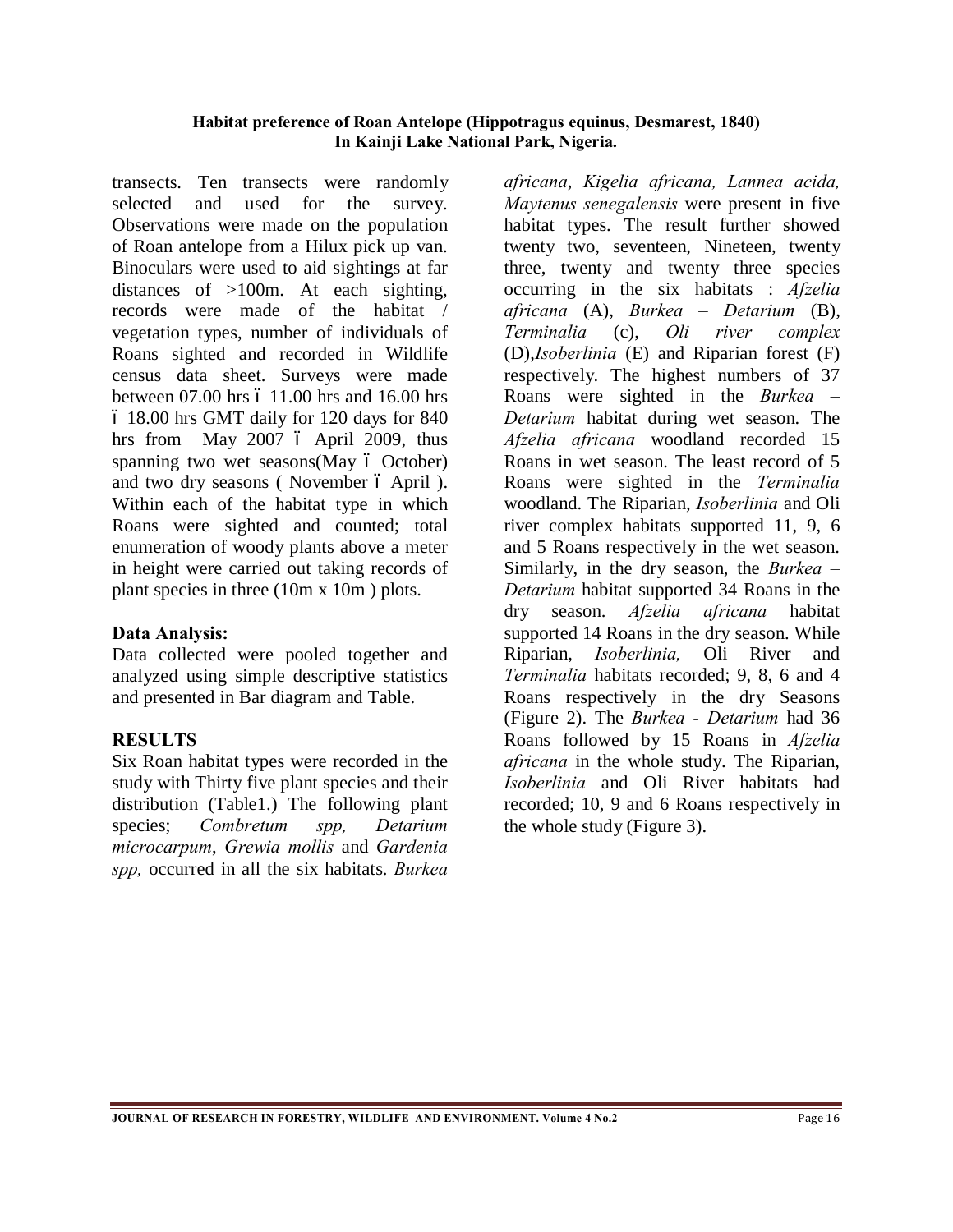# *\*B.T. Tyowua<sup>1</sup> , J.T. Orsar<sup>1</sup> and E.A. Agbelusi<sup>2</sup>*

| <b>S</b> /no | Species name                                     | <b>Habitat Type</b>                         |           |                |                                                   |            |                       |  |
|--------------|--------------------------------------------------|---------------------------------------------|-----------|----------------|---------------------------------------------------|------------|-----------------------|--|
|              |                                                  | A                                           | В         | C              | D                                                 | E          | F                     |  |
| 1.           | Afzelia africana                                 | +                                           | +         |                |                                                   |            |                       |  |
| 2.           | Acacia spp.                                      | $\ddagger$                                  | $\ddot{}$ |                | $\ddot{}$                                         |            | $\ddot{}$             |  |
| 3.           | Anona senegalensis                               |                                             |           | $\ddot{}$      | $\ddagger$                                        |            |                       |  |
| 4.           | Anogeissus leiocarpus                            |                                             |           | $\ddot{}$      | +                                                 |            |                       |  |
| 5.           | Burkea africana                                  |                                             |           |                |                                                   |            |                       |  |
| 6.           | Bridelia ferruginea                              |                                             |           | $\overline{1}$ |                                                   |            |                       |  |
| 7.           | Combretum spp.                                   | $\ddag$                                     |           | 4              |                                                   |            |                       |  |
| 8.           | Crossopteryx febrifuga                           |                                             |           |                |                                                   |            |                       |  |
| 9.           | Cochlospermum tinctorium                         |                                             |           |                |                                                   | $\ddagger$ |                       |  |
| 10.          | Detarium microcarpum                             | $\ddagger$                                  |           | ŧ              |                                                   |            |                       |  |
| 11.          | Daniella oliveri                                 | $\ddagger$                                  |           |                |                                                   |            |                       |  |
| 12.          | Diospyros mespiliformis                          |                                             |           |                |                                                   | 4          |                       |  |
| 13.          | Entanda africana                                 | $\ddag$                                     |           |                |                                                   |            |                       |  |
| 14.          | Grewia mollis                                    | $\ddot{}$                                   |           | $\ddot{}$      | $\ddot{}$                                         | $\pmb{+}$  |                       |  |
| 15.          | Gardenia spp                                     | $\ddot{}$                                   |           | ŧ              |                                                   |            |                       |  |
| 16.          | Hymenocardia acida                               | ŧ                                           |           |                |                                                   |            |                       |  |
| 17.          | Isoberlinia doka                                 | +                                           |           |                |                                                   |            |                       |  |
| 18.          | Khaya senegalensis                               |                                             |           |                |                                                   |            |                       |  |
| 19.          | Kigelia africana                                 | $\ddag$                                     |           | $\ddag$        |                                                   |            |                       |  |
| 20.          | Lannea acida                                     | $\ddot{}$                                   |           | $\ddot{}$      |                                                   |            |                       |  |
| 21.          | Monotes kestiingii                               | $\ddot{}$                                   |           |                | $\ddot{}$                                         | $\ddot{}$  |                       |  |
| 22.          | Maytenus senegalensis                            | t                                           |           | $\ddot{}$      |                                                   |            |                       |  |
| 23.          | Nauclea latifolia                                | $\ddot{}$                                   |           | $\ddot{}$      |                                                   |            |                       |  |
| 24.          | Prosopis africana                                |                                             |           |                |                                                   |            |                       |  |
| 25.          | Pterocarpus erinaceous                           | $\ddot{}$                                   |           |                |                                                   |            |                       |  |
| 26.          | Piliostigma thonningii                           |                                             |           |                |                                                   |            |                       |  |
| 27.          | Parinari polyandry                               |                                             |           |                |                                                   |            |                       |  |
| 28.          | Strychnos spinosa                                | t                                           |           |                |                                                   |            |                       |  |
| 29.          | Sterculia setigera                               |                                             |           |                |                                                   |            |                       |  |
| 30.          | Stereopermum kunthianum                          |                                             |           |                |                                                   |            |                       |  |
| 31.          | Terminalia spp.                                  | $^\mathrm{+}$                               |           | $^\mathrm{+}$  |                                                   |            |                       |  |
| 32.          | Termarindus indica                               |                                             |           | $\ddot{}$      |                                                   |            |                       |  |
| 33.          | Vitellaria paradoxa                              | $\ddot{}$                                   |           | $\ddot{}$      |                                                   |            |                       |  |
| 34.          | Vitex doniana                                    | $\ddagger$                                  |           |                |                                                   |            |                       |  |
| 35.          | Ximenia americana                                |                                             |           | $\ddot{}$      |                                                   |            |                       |  |
| KEY.         | A = Afzelia africana<br>E = Isoberlinia woodland | $B = Burkea/Detarium$<br>F= Riparian Forest |           |                | C = Terminalia woodland<br>-= Absent<br>+=Present |            | D = Oli River Complex |  |

# **Table.1 Woody plants species composition in Roan Antelope Habitat in Kainji lake national park:**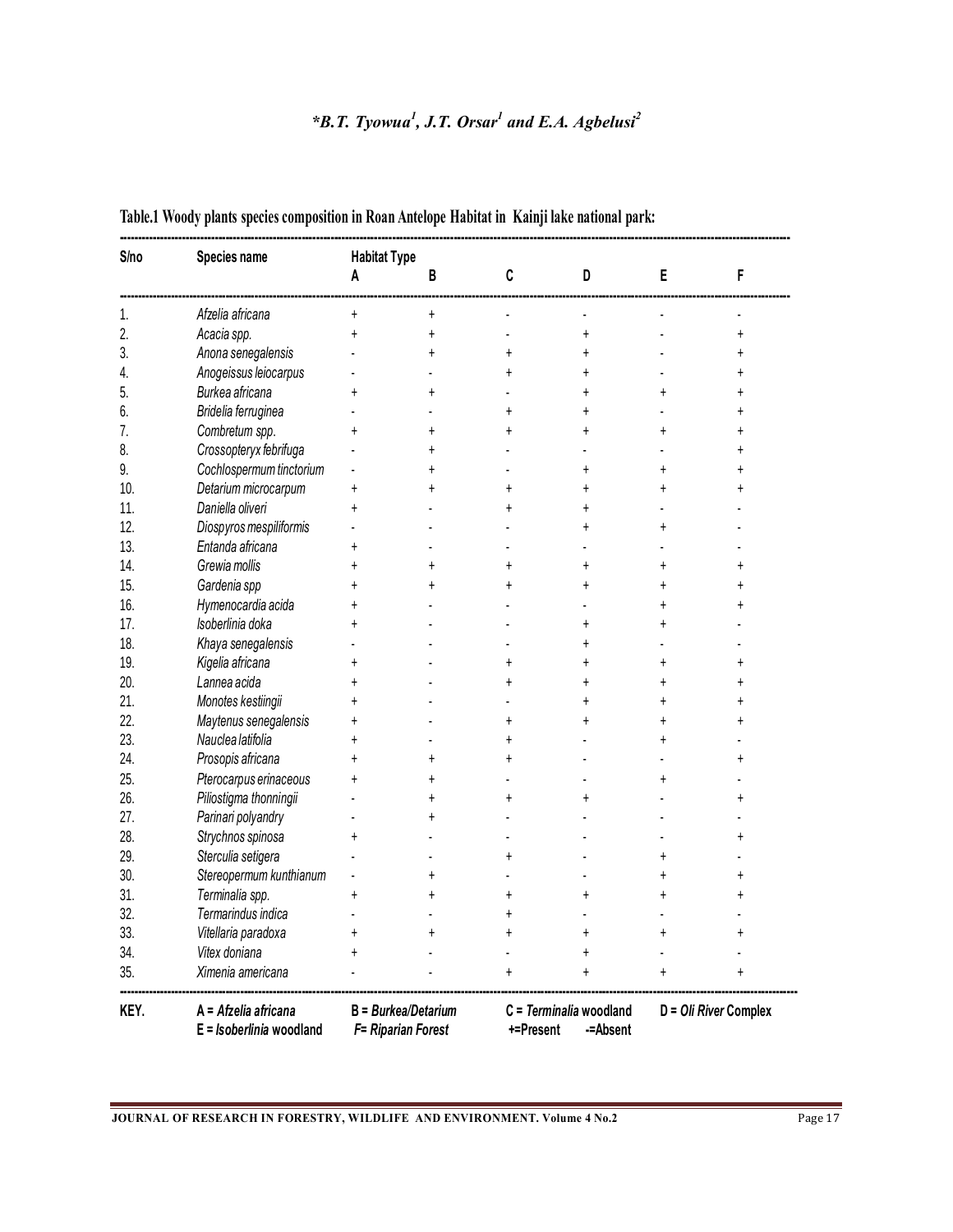

**Figure2. Average Number of Roan Antelopes in Different Habitats at Different Seasons at KLNP**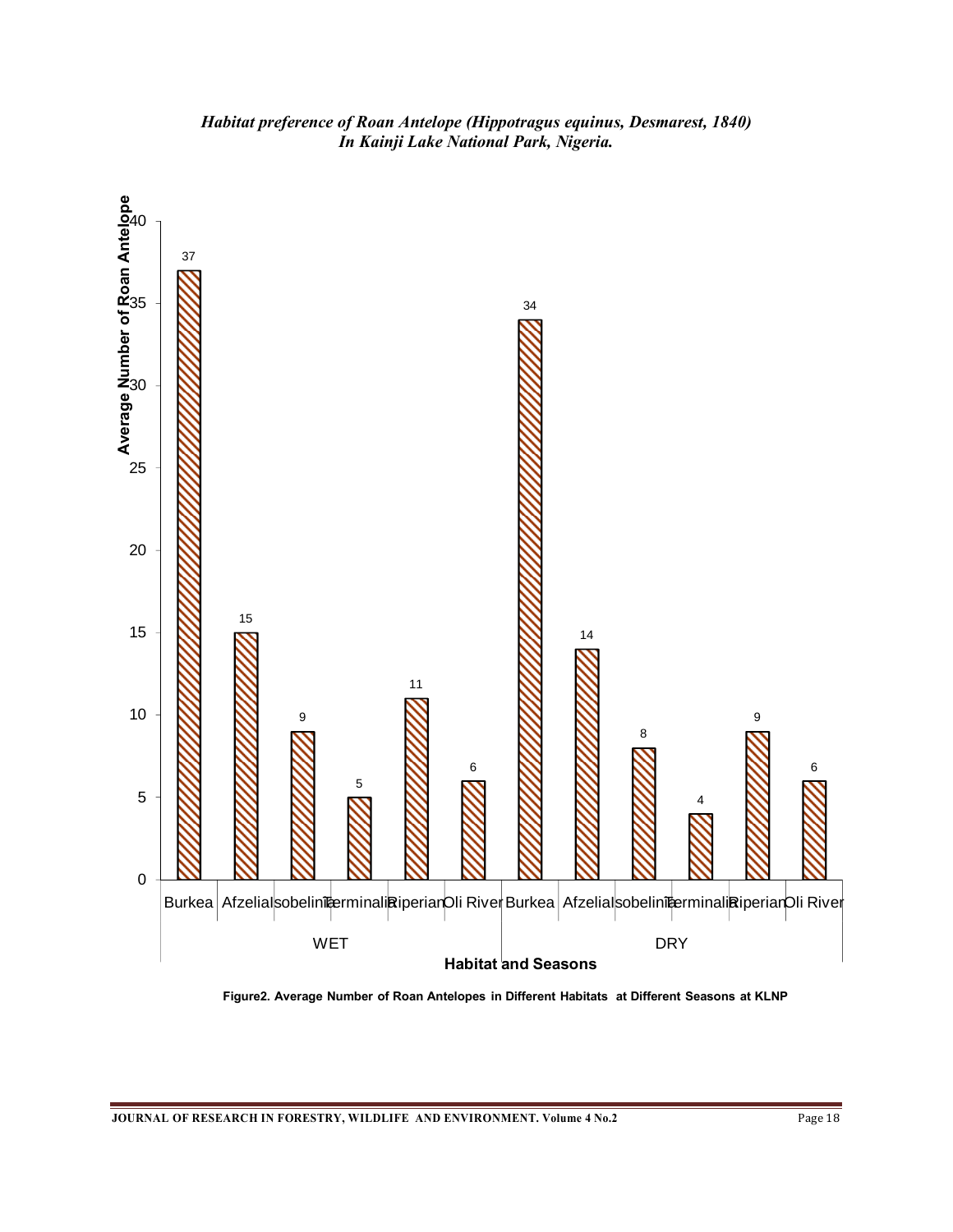

**Figure 3. Habitat Preference of Roan Antelope at Kainji Lake National Park**

**Habitat Types**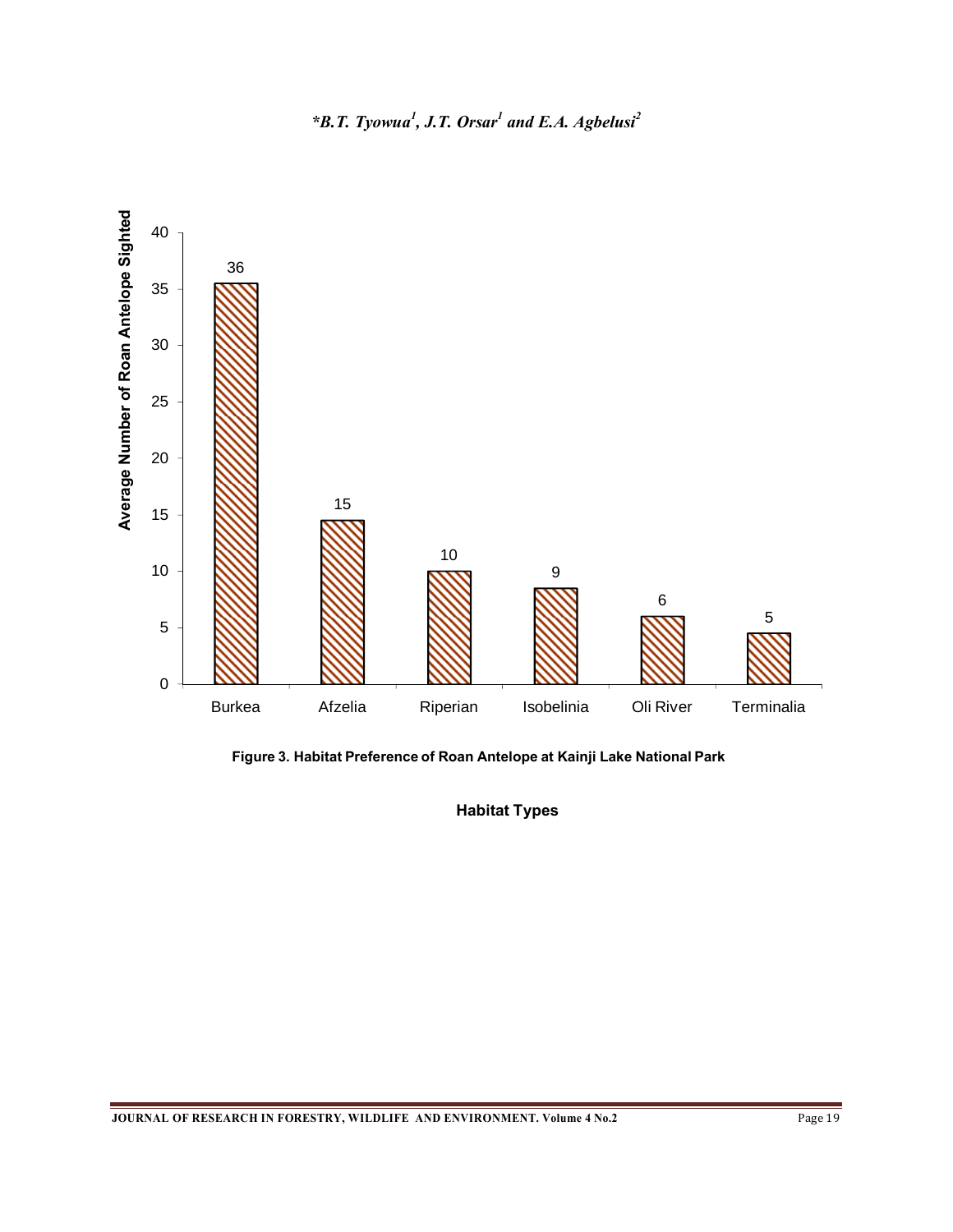# **DISCUSSION**

In the present study, the sighting of Roan antelopes in the six habitat types clearly depicts the *Burkea – Detarium* wooded savanna as the most preferred habitat for Roan in the studied area. The *Burkea-Detarium* habitat is located upland and comprises of lightly wooded savanna with medium to tall grasses which are preferred by Roan Antelope. The second habitat of choice is the *Afzelia africana* which is also located upland and comprises of lightly wooded savanna with short grasses which are grasses which are also preferred by Roans. In the *Isoberlinia* woodland habitat Roans were resting in shaded places to avoid hot sun. Roans were observed drinking water and feeding in Riparian habitat during dry season. It was also observed that Roan frequently visited salt licks close to Roan gate and Oli river complex. Jansen *et al.,* (2001) reported that, food and cover plays an important role in habitat selection of animals. However, Dunn (1993a) suggested that, in nature wild animals are not evenly distributed all over the habitat in any habitat. He further stated that distribution of animals varies with time or seasons. Therefore conservation of wildlife within protected areas depends mainly on maximizing the numbers of habitat patches that supported self 6 sustaining populations. It is quite clear from the study that, *Burkea – Detarium* habitat is the most preferred habitat for Roan antelope in Borgu sector of Kainji Lake National Park. Therefore it is important adequate protection of the *Burkea – Detarium* habitat and as well as other associated habitats to ensure the protection of Roan species. The results of the study are relevant to the management of the Roan.

Roan as the star species in the National park for tourism aspect, the Park authority should give priority to conserve it immediately through habitat management.

In conclusion, it is quite clear from the study that *Burkea Detarium* habitat is the most preferred habitat for Roan antelope in Borgu sector of Kainji Lake National Park. Therefore it is important that adequate protection should be given to the habitat while ensuring that the other habitats are improved upon since the animal also make use of them as well..The results of the study are relevant to the management of Roan. Roan as a star specie in game viewing and tourism should engage the attention of the park conservatorsø.

# **ACKNOWLEDGEMENTS**

Author is thankful to research supervisors; E.A. Agbelusi and T.A. Afolayan for their valuable advice, encouragement and guidance throughout the study period. The author is highly indebted to the conservator General National Park Service Abuja, Nigeria for providing permission to conduct research at the national park. Finally the author has appreciated the tireless efforts of the technical assistants of the park

# **REFERENCES**

Afolayan TA (1978) Savanna burning in Kainji Lake National Park, Nigeria. *East Afr. J. Wildlife. 16:245-255.*

Afolayan T.A, Agbelusi E.A and Ogunjemite B.G (2004) Resources Conservation and Your Future In: Egunjobi, O.A Kayode, J. Faluyi, M.A Mukolu, A., Afolabi O. ed. Environmental degradation,